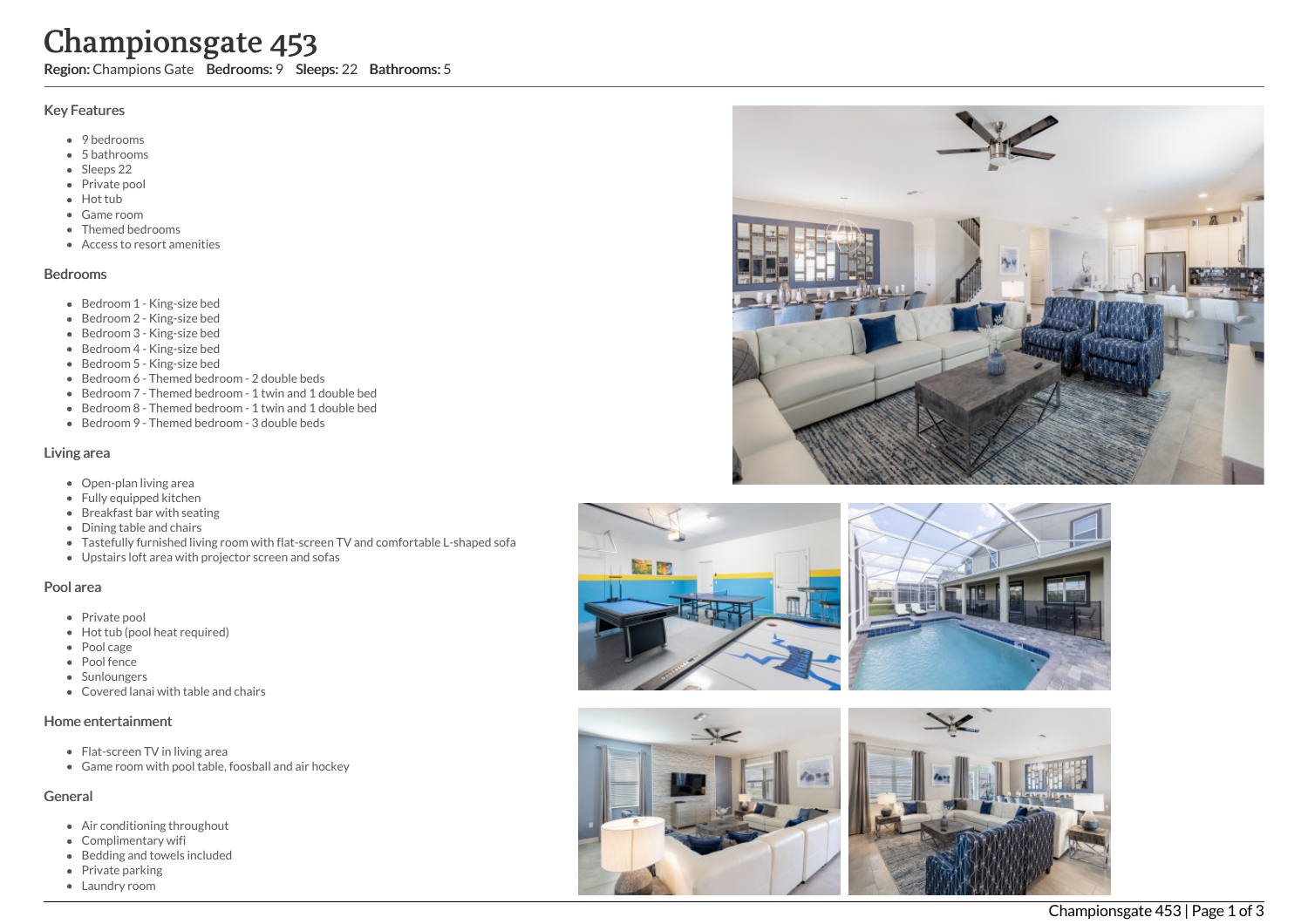- Washer and dryer
- $\bullet$  Iron and ironing board

## Children's equipment available for hire

- Crib
- Stroller
- $\bullet$  High chair
- Pack and play

## Resort facilities

Ideally located close to many of Orlando's theme parks, Championsgate Resort offers a wide variety of fantastic amenities for the whole family to enjoy. Set within 900 acres, this luxury resort is home to an 18-hole championship golf course, a fully equipped gym, a games room and multiple sports courts. Guests can choose from a selection of swimming pools; kids will enjoy the waterslides and splash park whilst adults can float in the lazy river, or relax under a private cabana. An excellent retreat after a busy day at the parks, guests of Championsgate Resort will also have access to a movie theater, a range of shops and an impressive spa. There is also a great selection of restaurants and bars on site, including a poolside grill, a sports bar and the impressive clubhouse.

## Places of interest

Golf courses - 0 miles Shopping mall - 3 miles Disney World - 8 miles Seaworld - 17 miles Universal Studios - 20 miles Legoland - 25 miles